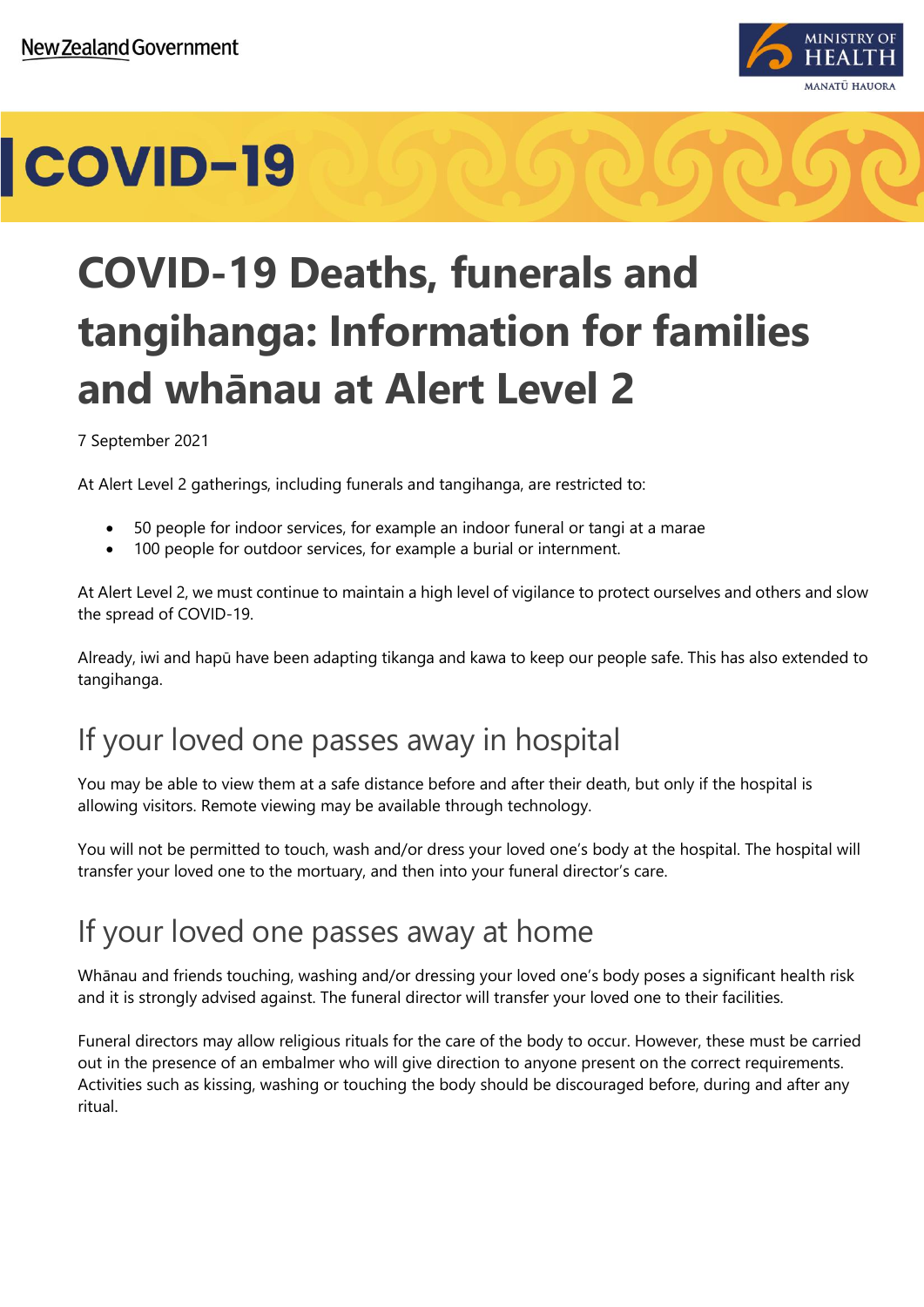

# **COVID-19**

### If your loved one passes away overseas

People who die overseas can be repatriated to New Zealand provided the funeral director meets the international requirements. The funeral director will know what paperwork is required for customs and biosecurity.

## Marae

Marae might choose to reopen at Alert Level 2. If they open, marae will need to implement a health and safety plan and other measures.

## Tangihanga, kawe/hari mate, hura kōhatu

Bereaved families and whānau from all cultures and backgrounds will find this time challenging. This makes it even more important we show each other kindness and caring, manaakitanga and aroha.

People at higher risk of illness from COVID-19 are encouraged to think about how attending gatherings can be done safely. This includes kaumātua, women who are more than 28 weeks pregnant, and whānau members who are immune-compromised or have cancer or pre-existing conditions such as cardiovascular disease, respiratory issues, kidney problems, diabetes or high blood pressure. More information for higher risk people can be found **[here](https://www.health.govt.nz/our-work/diseases-and-conditions/covid-19-novel-coronavirus/covid-19-information-specific-audiences/covid-19-advice-higher-risk-people)**.

# Burial or nehunga and following

It is important that the group who attends the tangihanga directly before the burial or nehunga must be the same group that travels from the service with the tūpāpaku to the cemetery or urupā.

This same group can be provided with food and refreshments following the burial or nehunga. It is recommended gatherings following the burial, nehunga and cremation are kept short (under two hours).

Groupings of no more than 10 people should eat together, food should be served as individual portions and not from a buffet, and no alcohol may be served or consumed on the premises.

#### Travel

#### **Travel within Alert Level 2 (or transiting through Alert Level 4) to attend a funeral or tangihanga**

This is permitted as long as your departure or destination point isn't inside the Alert Level 4 region and the travel through Alert Level 4 is necessary to get to the funeral or tangihanga. You do not need an exemption or approval but should carry some evidence of your reason for travel.